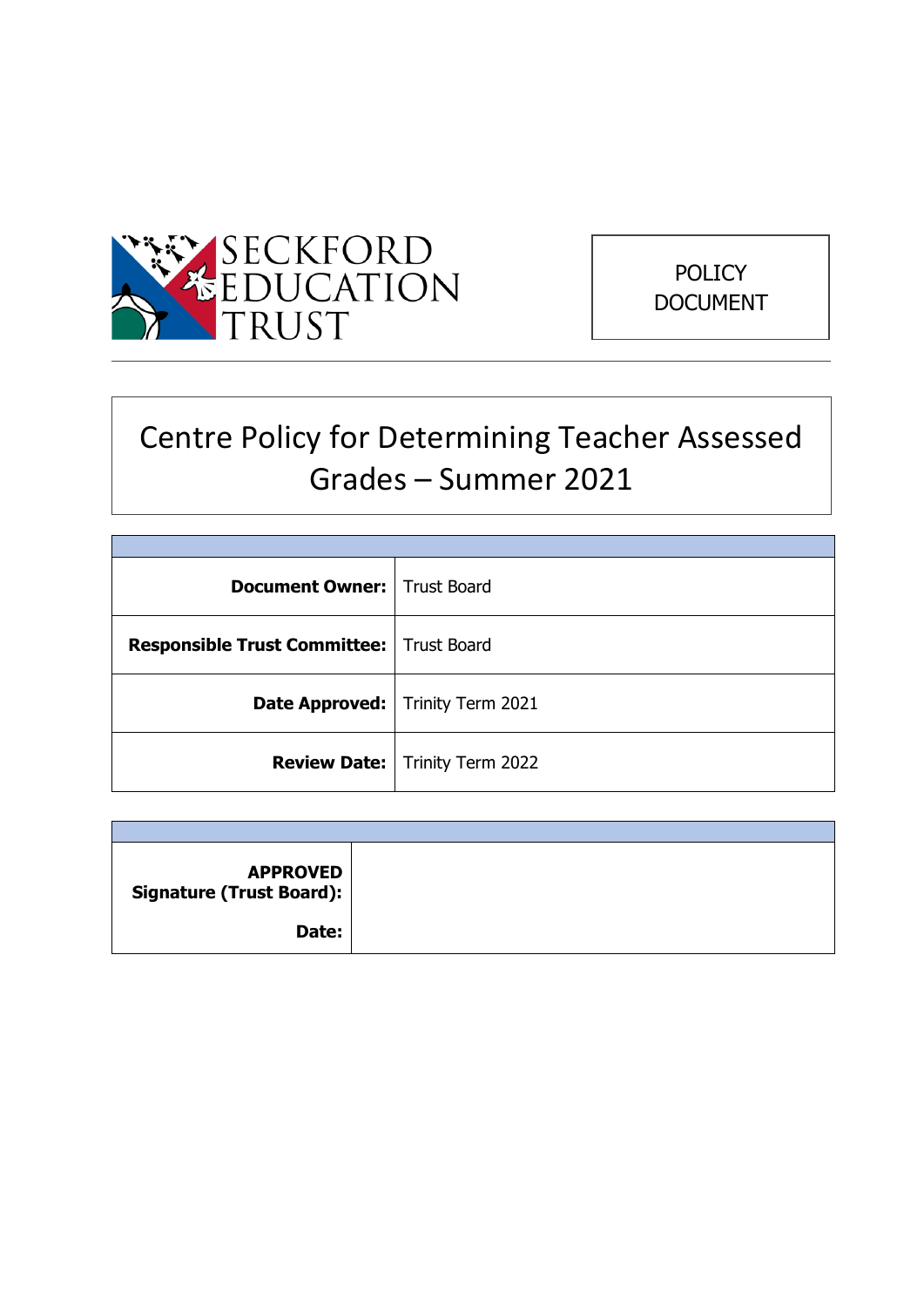#### Statement of Intent

#### **The purpose of this policy is:**

- To ensure that teacher assessed grades are determined fairly, consistently, free from bias and effectively within and across departments.
- To ensure the operation of effective processes with clear guidelines and support for staff.
- To ensure that all staff involved in the processes clearly understand their roles and responsibilities.
- To support teachers to take evidence-based decisions in line with Joint Council for Qualifications guidance.
- To ensure the consideration of historical centre data in the process, and the appropriate decision making in respect of, teacher assessed grades.
- To support a high standard of internal quality assurance in the allocation of teacher assessed grades.
- To support our centre in meeting its obligations in relation to equality legislation.
- To ensure our centre meets all requirements set out by the Department of Education, Ofqual, the Joint Council for Qualifications and awarding organisations for Summer 2021 qualifications.
- To ensure the process for communicating to candidates and their parents/carers how they will be assessed is clear, in order to give confidence.

#### Roles and Responsibilities

## **CEO**

- Our CEO is responsible for ensuring that all SET schools act in line with the Centre Policy.
- The CEO has responsibility for ensuring that Trust-wide quality assurance routines have been produced and signed-off in advance of results being submitted by the school.

## **Head of Centre**

- Our Head of Centre will be responsible for approving our policy for determining teacher assessed grades.
- Our Head of Centre has overall responsibility for the school as an examinations centre and will ensure that clear roles and responsibilities of all staff are defined.
- Our Head of Centre will confirm that teacher assessed grade decisions represent the academic judgement made by teachers and that the checks in place ensure these align with the guidance on standards provided by awarding organisations.
- Our Head of Centre will ensure a robust internal quality assurance process has been produced and signed-off in advance of results being submitted.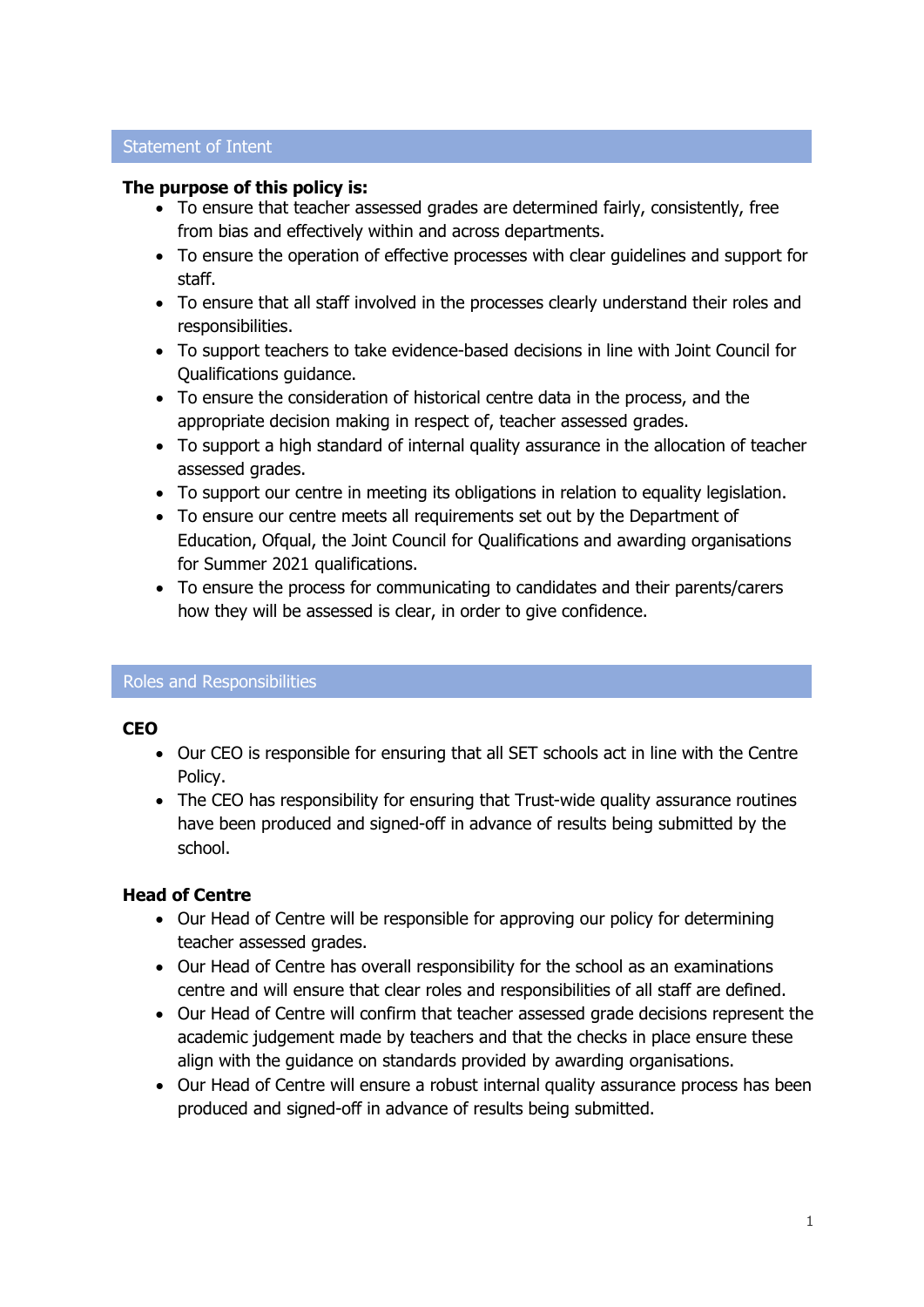## **Trust Lead Practitioners and Subject Leaders will:**

- Provide training and support to our other staff.
- Support the Head of Centre in the quality assurance of the final teacher assessed grades.
- Ensure an effective approach within and across departments and authenticating the preliminary outcome from single teacher subjects.
- Be responsible for ensuring staff have a clear understanding of the internal and external quality assurance processes and their role within it.
- Ensure that all teachers within their department make consistent judgements about student evidence in deriving a grade.
- Ensure all staff conduct assessments under the appropriate levels of control with reference to guidance provided by the Joint Council for Qualifications.
- Ensure teachers have the information required to make accurate and fair judgments.
- Ensure that a Subject Leader Checklist is completed for each qualification that they are submitting.

## **Teachers/ Specialist Teachers / SENCo will:**

- Ensure they conduct assessments under our centre's appropriate levels of control and have sufficient evidence, in line with this Centre Policy and guidance from the Joint Council for Qualifications, to provide teacher assessed grades for each student they have entered for a qualification.
- Ensure that the teacher assessed grade they assign to each student is a fair, valid and reliable reflection of the assessed evidence available for each student.
- Make judgements based on what each student has been taught and what they have been assessed on, as outlined in the section on grading in the main JCQ guidance**.**
- Produce an Assessment Record for each subject cohort, that includes the nature of the assessment evidence being used, the level of control for assessments considered, and any other evidence that explains the determination of the final teacher assessed grades. Any necessary variations for individual students will also be recorded.
- Securely store and be able to retrieve sufficient evidence to justify their decisions.

## **Examinations Officer will:**

• Be responsible for the administration of our final teacher assessed grades and for managing the post-results services.

## Training, Support and Guidance

## **Training**

- Teachers involved in determining grades in our centre will attend all centre-based training to help achieve consistency and fairness to all students.
- Teachers will engage fully with all training and support that has been provided by the Joint Council for Qualifications and the awarding organisations.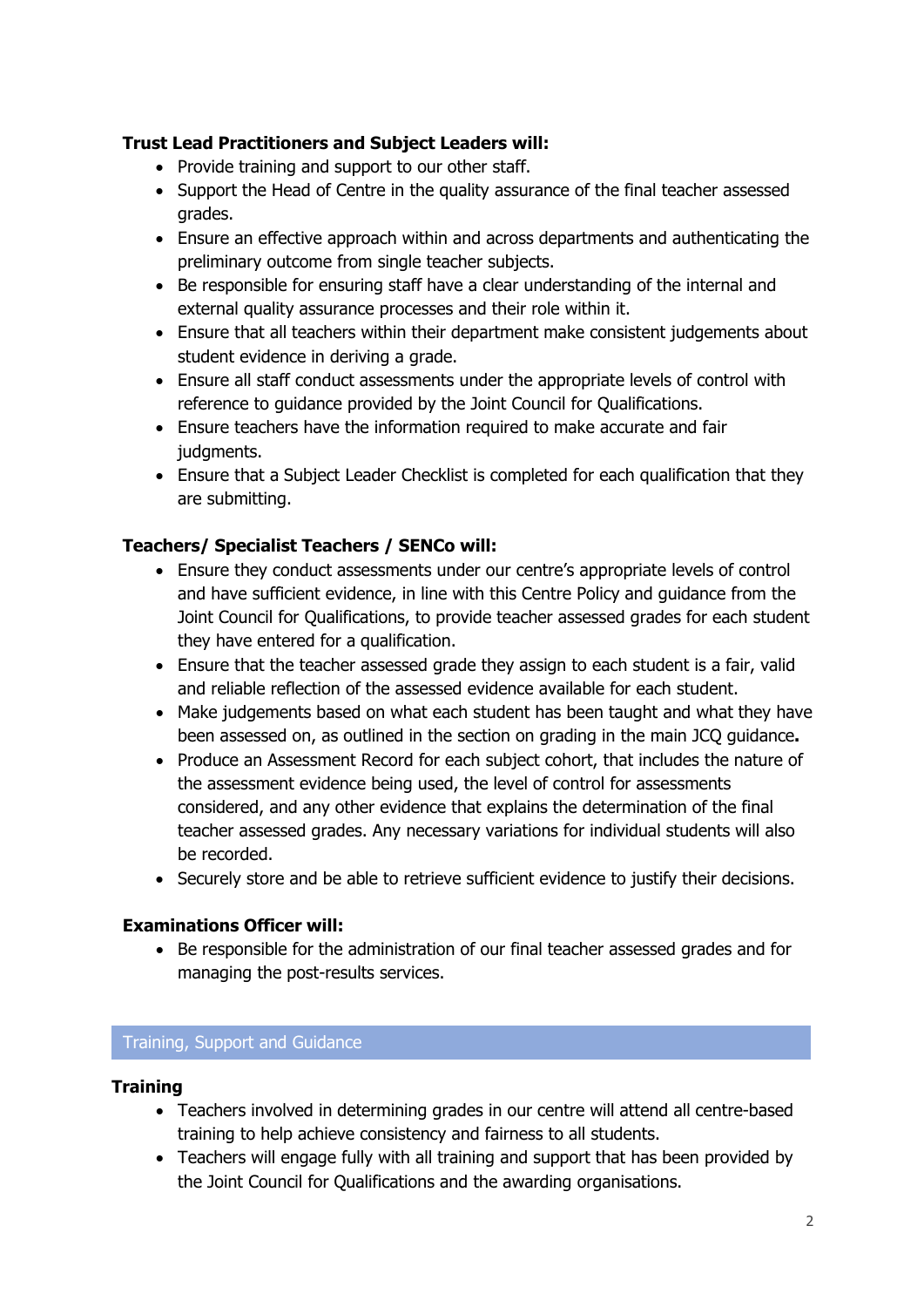# **Support for newly qualified teachers (NQTs) and teachers less familiar with assessment:**

- We will provide subject specific mentoring from experienced teachers and subject leads to NQTs and teachers less familiar with assessment.
- We will put in place additional internal reviews of teacher assessed grades for NQTs and other teachers as appropriate.

## Use of Appropriate Evidence

## **Use of Evidence:**

- Teachers making judgements will have regard to the Ofqual Head of Centre guidance on recommended evidence, and further guidance provided by awarding organisations.
- All candidate evidence used to determine teacher assessed grades, and associated documentation, will be retained and made available for the purposes of external quality assurance and appeals.
- We will be using student work produced in response to assessment materials provided by our awarding organisation(s), including groups of questions, past papers or similar materials such as practice or sample papers.
- We will use non-exam assessment work (often referred to as coursework), even if this has not been fully completed.
- We will use student work produced in centre-devised tasks that reflect the specification, that follow the same format as awarding organisation materials, and have been marked in a way that reflects awarding organisation mark schemes.
- We will use substantial class or homework (including work that took place during remote learning).
- We will use internal tests taken by students.
- We will use mock exams taken over the course of study.
- We will use records of a student's capability and performance over the course of study in performance-based subjects such as music, drama and PE.

Additional Assessment Materials:

- We will use additional assessment materials to give students the opportunity to show what they know, understand or can do in an area of content that has been taught but not yet assessed.
- We will use additional assessment materials to give students an opportunity to show improvement, for example, to validate or replace an existing piece of evidence.
- We will use additional assessment materials to support consistency of judgement between teachers or classes by giving everyone the same task to complete.
- We will combine and/or remove elements of questions where, for example, a multipart question includes a part which focuses on an element of the specification that hasn't been taught.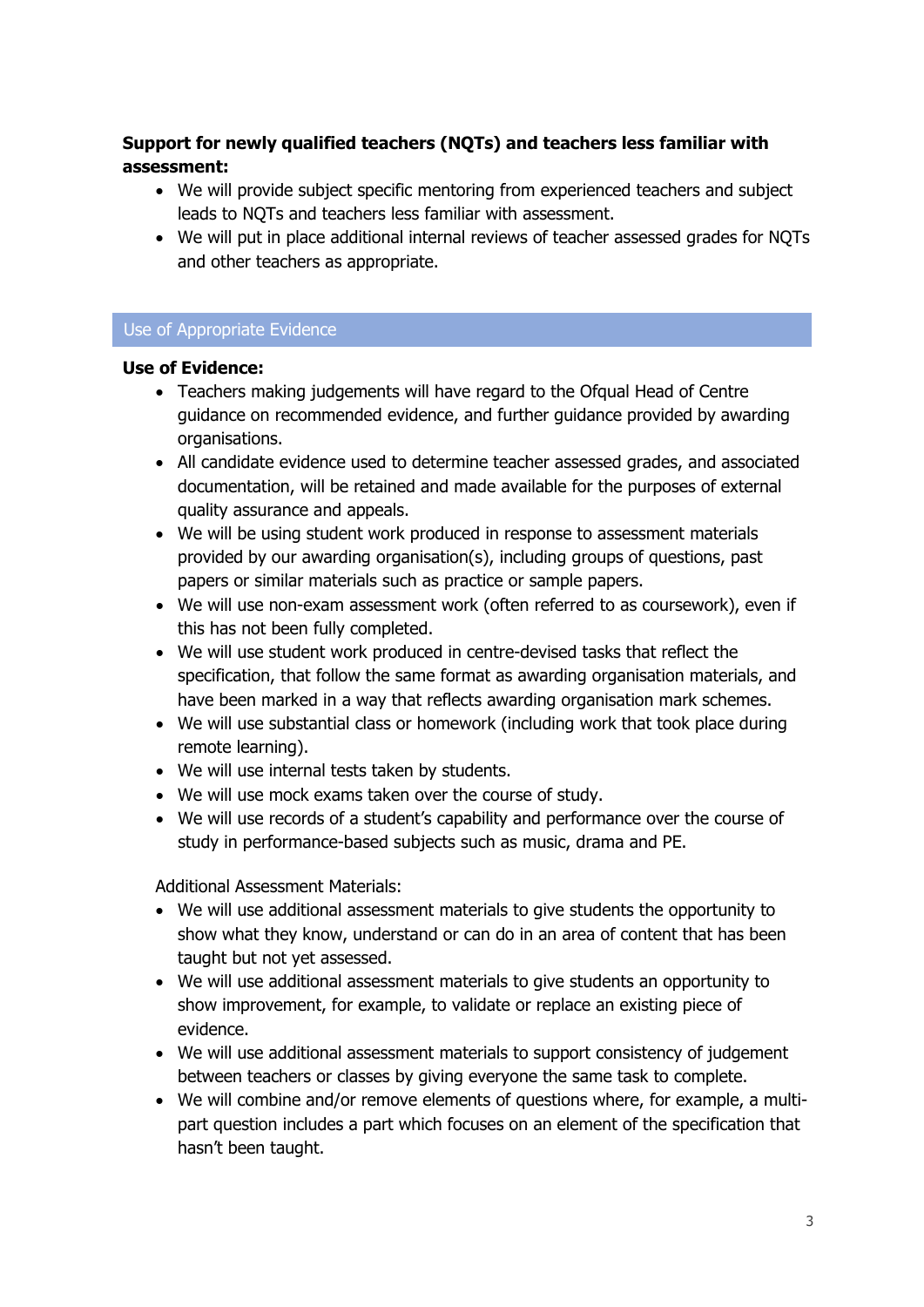Our centre will ensure the appropriateness of evidence and balance of evidence in arriving at grades in the following ways:

- We will consider the level of control under which an assessment was completed, for example, whether the evidence was produced under high control and under supervision or at home.
- We will ensure that we are able to authenticate the work as the student's own, especially where that work was not completed within the school or college.
- We will consider the limitations of assessing a student's performance when using assessments that have been completed more than once, or drafted and redrafted, where this is not a skill being assessed.
- We will consider the specification and assessment objective coverage of the assessment.
- We will consider the depth and breadth of knowledge, understanding and skills assessed, especially higher order skills within individual assessments.

#### Determining Teacher Assessed Grades

- Our teachers will determine grades based on evidence which is commensurate with the standard at which a student is performing, i.e. their demonstrated knowledge, understanding and skills across the content of the course they have been taught.
- Our teachers will record how the evidence was used to arrive at a fair and objective grade, which is free from bias.
- Our teachers will produce an Assessment Record for each subject cohort and will share this with their Subject Leader. Any necessary variations for individual students will also be shared.

#### Internal Quality Assurance

This section outlines the approach our centre will take to ensure internal standardisation of teacher assessed grades, to ensure consistency, fairness and objectivity of decisions.

## **Head of Centre Internal Quality Assurance and Declaration:**

- We will ensure that all teachers involved in deriving teacher assessed grades read and understand this Centre Policy document.
- In subjects where there is more than one teacher and/or class in the department, we will ensure that our centre carries out an internal standardisation process.
- We will ensure that all teachers are provided with training and support to ensure they take a consistent approach to:
	- o Arriving at teacher assessed grades
	- o Marking of evidence
	- o Reaching a holistic grading decision
	- o Applying the use of grading support and documentation
- We will conduct internal standardisation across all grades.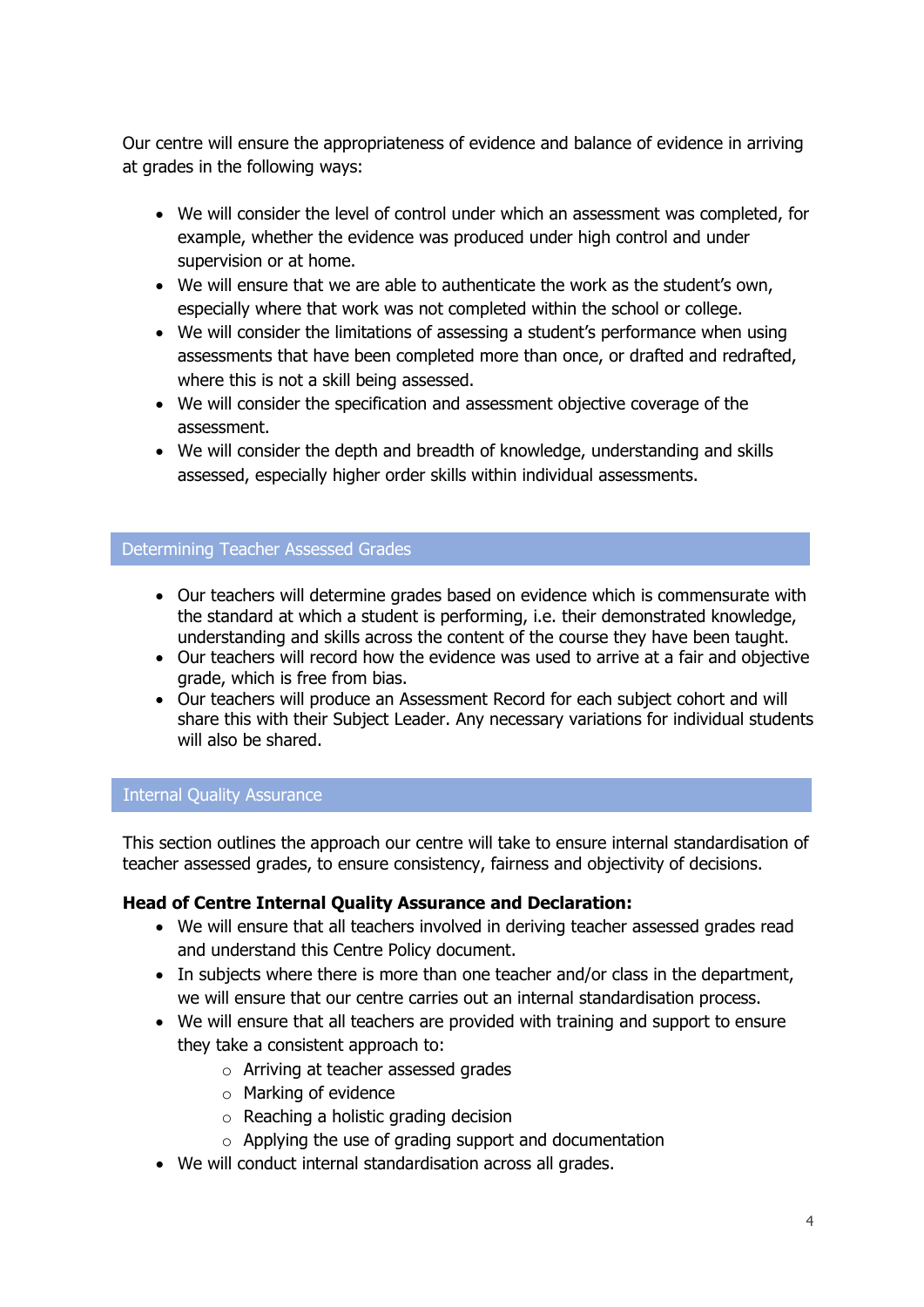- We will ensure that the Assessment Record will form the basis of internal standardisation and discussions across teachers to agree the awarding of teacher assessed grades.
- Where necessary, we will review and reflect on individual grading decisions to ensure alignment with the standards as outlined by our awarding organisation(s).
- Where appropriate, we will amend individual grade decisions to ensure alignment with the standards as outlined by our awarding organisation(s).
- Where there is only one teacher involved in marking assessments and determining grades, then the output of this activity will be reviewed by the Lead Practitioner within the Trust.
	- o This will be C Beales (Maths); T Budden (Science); A Mellor (English); K Hale (Creative Arts); P Rearden (Art); L Ramsey (MFL); J Woolven (Humanities); External verifiers for the BTEC/VCERT courses.
- In respect of equality legislation, we will consider the range of evidence for students of different protected characteristics that are included in our internal standardisation.

## Comparison of Teacher Assessed Grades to Results for Previous Cohorts

This section gives details of our internal process to ensure a comparison of teacher assessed grades at qualification level to results for previous cohorts in our centre taking the same qualification:

- We will compile information on the grades awarded to our students in past June series in which exams took place (e.g. 2017 - 2019).
- We will consider the size of our cohort from year to year.
- We will consider the stability of our centre's overall grade outcomes from year to year.
- We will consider both subject and centre level variation in our outcomes during the internal quality assurance process.
- We will use an external data set to support our evaluation FFT.
- We will prepare a succinct narrative on the outcomes of the review against historic data which, in the event of significant divergence from the qualifications-levels profiles attained in previous examined years, which address the reasons for this divergence. This commentary will be available for subsequent review during the QA process.

This section gives details of the approach our centre will follow if our initial teacher assessed grades for a qualification are viewed as overly lenient or harsh compared to results in previous years:

• We will compile historical data giving appropriate regard to potential mixtures of A\*- G and 9-1 grades in GCSEs. Where required, we will use the Ofqual guidance to convert legacy grades into the new 9 to 1 scale.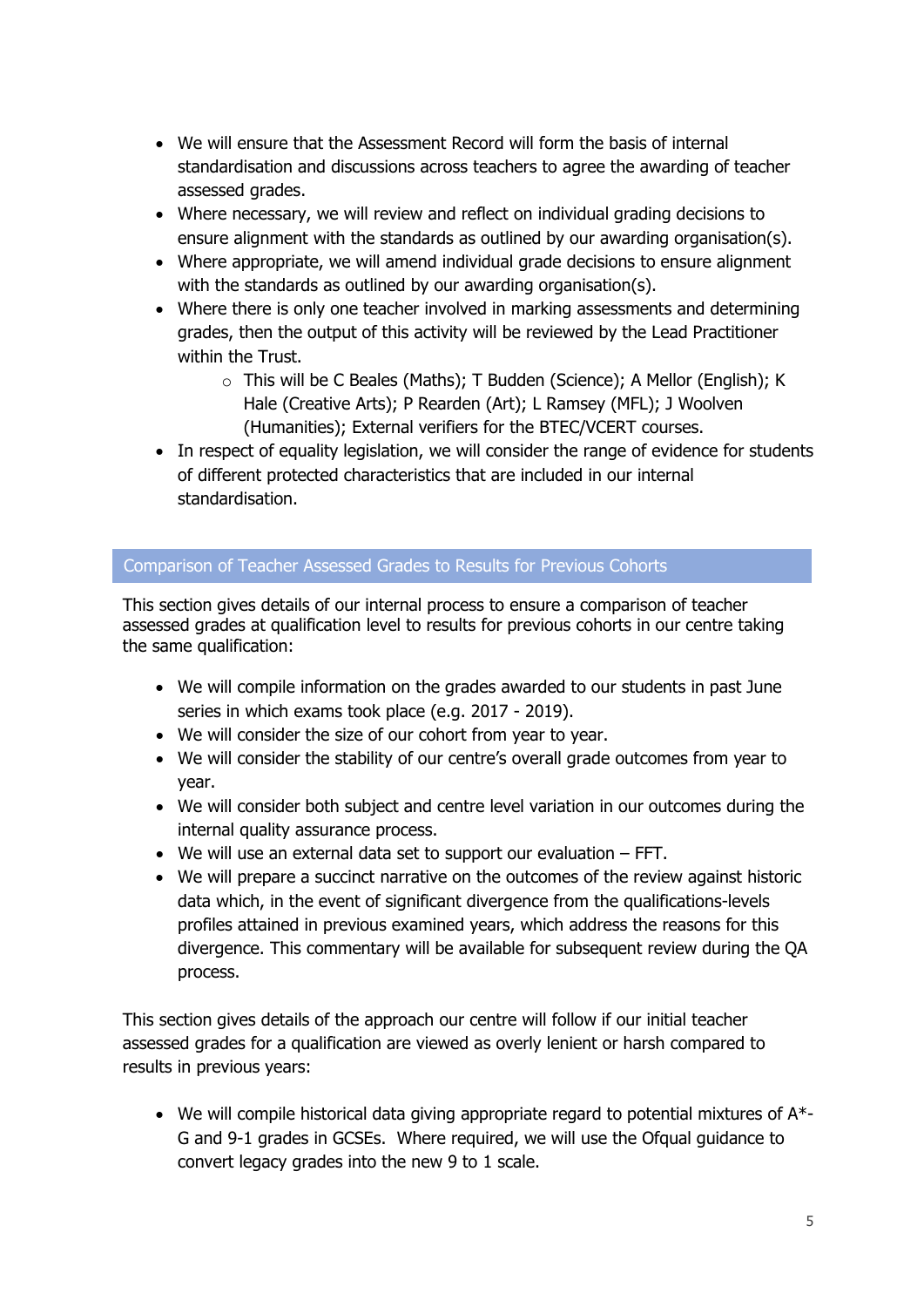- We will include grades from international GCSEs (for example, in mathematics) because we have previously offered these.
- We will bring together other data sources that will help to quality assure the grades we intend to award in 2021.

## **This section gives details of changes in our cohorts that need to be reflected in our comparisons:**

• We will omit subjects that we no longer offer from the historical data.

#### Access Arrangements and Special Considerations

This section outlines the approach our centre will take to provide students with appropriate access arrangements and take into account mitigating circumstances in particular instances (special consideration).

- Where students have agreed access arrangements or reasonable adjustments (for example a reader or scribe) we will make every effort to ensure that these arrangements are in place when assessments are being taken.
- Where an assessment has taken place without an agreed reasonable adjustment or access arrangement, we will remove that assessment from the basket of evidence and alternative evidence obtained.
- Where illness or other personal circumstances might have affected performance in assessments used in determining a student's standard of performance, we will take account of this when making judgements.
- We will record, as part of the Assessment Record, how we have incorporated any necessary variations to take account of the impact of illness or personal circumstances on the performance of individual students in assessments.
- To ensure consistency in the application of Special Consideration, we will ensure all teachers have read and understood the document:  $JCQ - A$  guide to the special [consideration process, with effect from 1 September 2020](https://www.jcq.org.uk/wp-content/uploads/2020/08/A-guide-to-the-spec-con-process-202021-Website-version.pdf)

## Addressing Disruption/Differentiated Lost Learning (DLL)

- Teacher assessed grades will be determined based on evidence of the content that has been taught and assessed for each student.
- Content being used for the basket of evidence will be confirmed with students and parents/carers at the March Progress Evening.

## **Objectivity**

Staff will fulfil their duties and responsibilities in relation to relevant equality and disability legislation.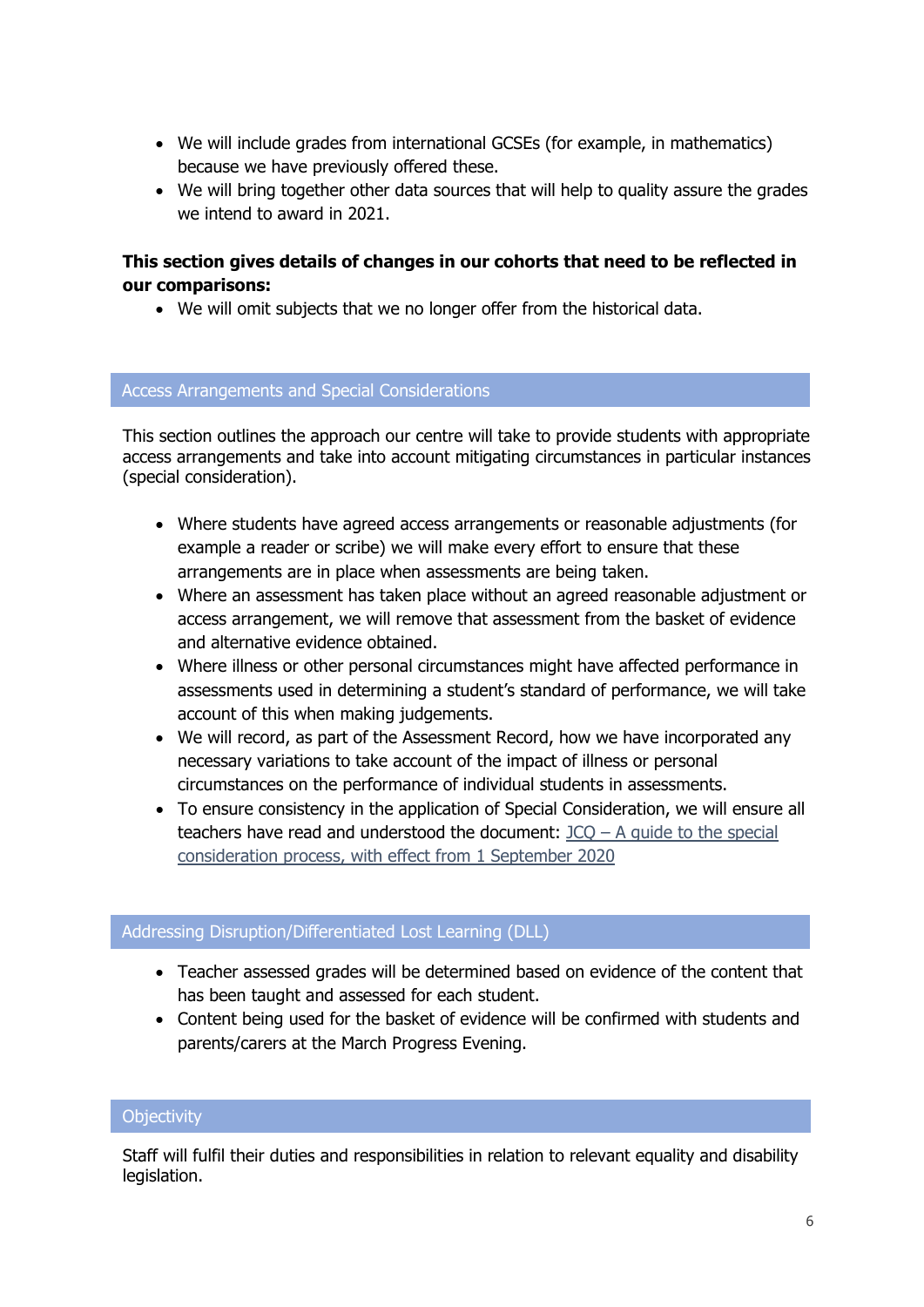## **Senior Leaders, Subject Leaders and Centre will consider:**

- sources of unfairness and bias (situations/contexts, difficulty, presentation and format, language, conditions for assessment, marker preconceptions);
- how to minimise bias in questions and marking and hidden forms of bias); and
- bias in teacher assessed grades.

#### **To ensure objectivity, all staff involved in determining teacher assessed grades will be made aware that:**

- unconscious bias can skew judgements;
- the evidence presented should be valued for its own merit as an indication of performance and attainment;
- teacher assessed grades should not be influenced by candidates' positive or challenging personal circumstances, character, behaviour, appearance, socioeconomic background, or protected characteristics;
- unconscious bias is more likely to occur when quick opinions are formed; and

Our internal standardisation process will help to ensure that there are different perspectives to the quality assurance process.

#### Recording Decisions and Retention of Evidence and Data

- We will ensure that teachers and Subject Leaders maintain records that show how the teacher assessed grades process operated, including the rationale for decisions in relation to individual marks/grades.
- We will ensure that evidence is maintained across a variety of tasks to develop a holistic view of each student's demonstrated knowledge, understanding and skills in the areas of content taught.
- We will put in place recording requirements for the various stages of the process to ensure the accurate and secure retention of the evidence used to make decisions.
- We will comply with our obligations regarding data protection legislation.
- We will ensure that the grades accurately reflect the evidence submitted.
- We will ensure that evidence is retained electronically or on paper in a secure centre-based system that can be readily shared with our awarding organisation(s).

#### Authenticating Evidence

This section details the mechanisms in place to ensure that teachers are confident in the authenticity of evidence, and the process for dealing with cases where evidence is not thought to be authentic.

• Robust mechanisms, which will include Subject Leader and Lead Practitioner sampling as well as teachers comparing work, completed in and out of school, across each student's basket of evidence will be in place to ensure that teachers are confident that work used as evidence is the students' own and that no inappropriate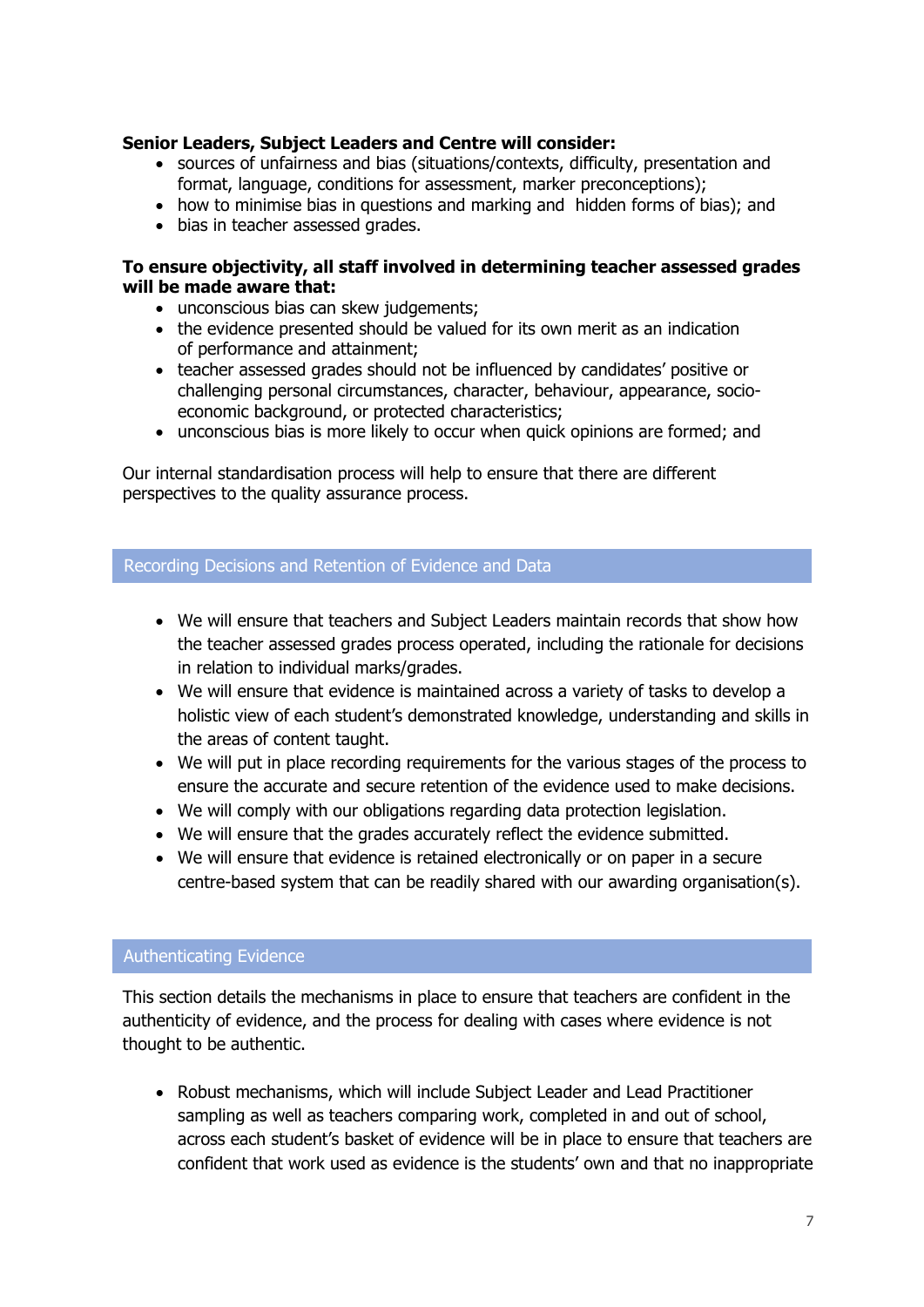levels of support have been given to students to complete it, either within the centre or with external tutors.

- It is understood that awarding organisations will investigate instances where it appears evidence is not authentic. We will follow all guidance, and the most up-todate guidance provided by awarding organisations to support these determinations of authenticity.
- Teachers suspecting that work is not authentic will report this to their Subject Leader in the first instance.

## Confidentiality, Malpractice and Conflicts of Interest

## **Confidentiality:**

- All staff involved have been made aware of the need to maintain the confidentiality of teacher assessed grades.
- All teaching staff have been briefed on the requirement to share details of the range of evidence on which students' grades will be based, while ensuring that details of the final grades remain confidential.
- Relevant details from this Policy, including requirements around sharing details of evidence and the confidentiality requirements, have been shared with parents/guardians.

## **Malpractice:**

- Our general centre policies regarding malpractice, maladministration and conflicts of interest have been reviewed to ensure they address the specific challenges of delivery in Summer 2021.
- All staff involved have been made aware of these policies, and have received training in them as necessary.
- All staff involved have been made aware of the specific types of malpractice which may affect the Summer 2021 series including:
	- o breaches of internal security;
	- o deception;
	- $\circ$  improper assistance to students;
	- o failure to appropriately authenticate a student's work;
	- o over direction of students in preparation for common assessments;
	- $\circ$  allegations that centres submit grades not supported by evidence that they know to be inaccurate;
	- o centres enter students who were not originally intending to certificate a grade in the Summer 2021 series;
	- $\circ$  failure to engage as requested with awarding organisations during the External Quality Assurance and appeal stages; and
	- o failure to keep appropriate records of decisions made and teacher assessed grades.
- The consequences of malpractice or maladministration as published in the JCQ guidance: [JCQ Suspected](https://www.jcq.org.uk/exams-office/malpractice/jcq-suspected-malpractice-policies-and-procedures-2019-2020) Malpractice: Policies and Procedures and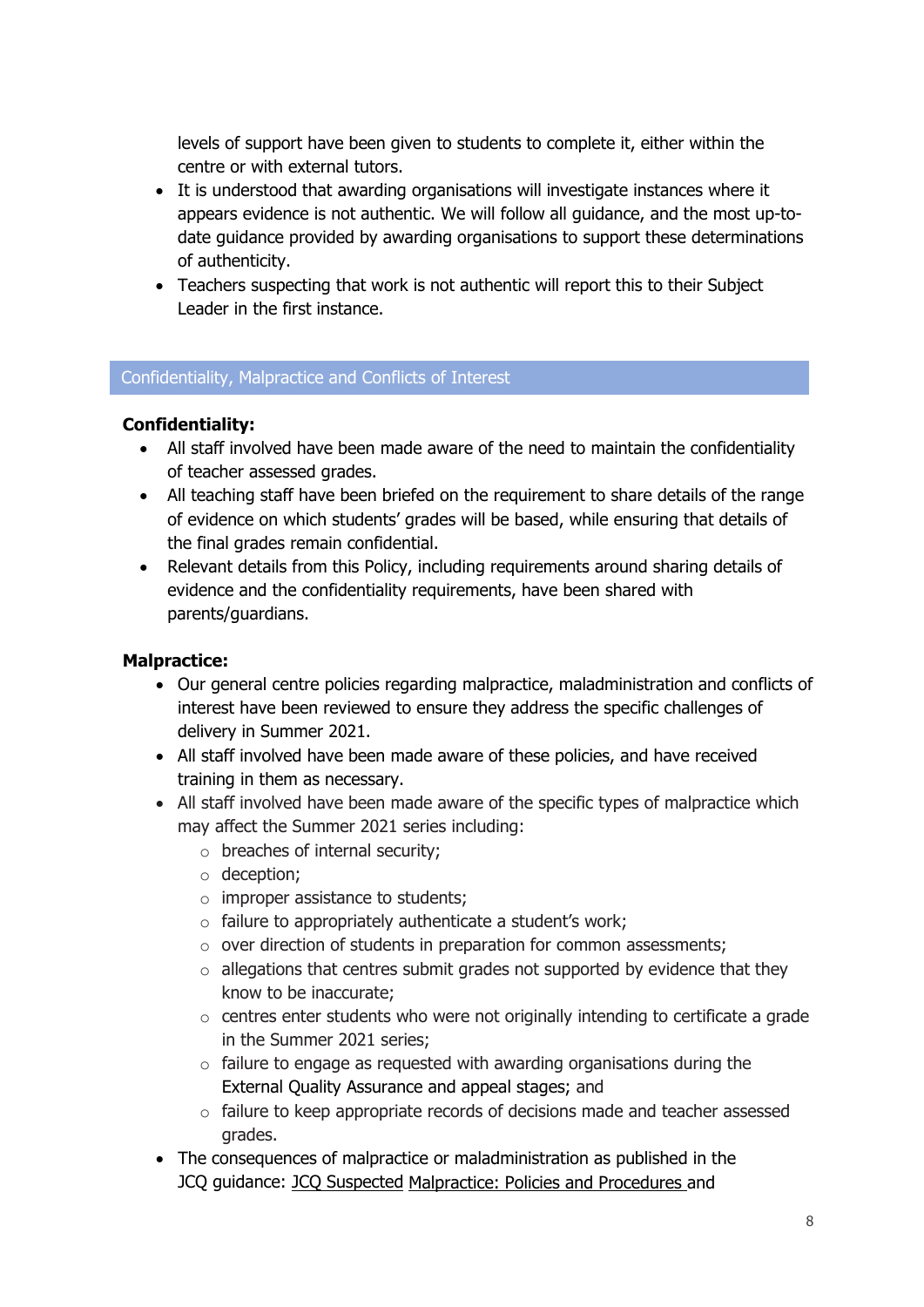including the risk of a delay to students receiving their grades, up to, and including, removal of centre status have been outlined to all relevant staff.

## **Conflicts of interest:**

- To protect the integrity of assessments, all staff involved in the determination of grades must declare any conflict of interest such as relationships with students to our Head of Centre for further consideration.
- Our Head of Centre will take appropriate action to manage any conflicts of interest arising with centre staff in accordance with the JCQ documents - [General Regulations for Approved Centres, 1 September 2020 to 31 August](https://www.jcq.org.uk/wp-content/uploads/2020/09/Gen_regs_approved_centres_20-21_FINAL.pdf)  [2021.](https://www.jcq.org.uk/wp-content/uploads/2020/09/Gen_regs_approved_centres_20-21_FINAL.pdf)
- We will also carefully consider the need if to separate duties and personnel to ensure fairness in later process reviews and appeals.

## External Quality Assurance

This section outlines the arrangements we have in place to ensure the relevant documentation and assessment evidence can be provided in a timely manner for the purposes of External Quality Assurance sampling, and that staff can be made available to respond to enquiries.

- All staff involved have been made aware of the awarding organisation requirements for External Quality Assurance as set out in the **JCQ Guidance**.
- All necessary records of decision-making in relation to determining grades have been properly kept and can be made available for review as required.
- All student evidence on which decisions regarding the determination of grades has been retained and can be made available for review as required.
- Instances where student evidence used to decide teacher assessed grades is not available, for example where the material has previously been returned to students and cannot now be retrieved, will be clearly recorded on the appropriate documentation.
- All staff involved have been briefed on the possibility of interaction with awarding organisations during the different stages of the External Quality Assurance process and can respond promptly and fully to enquiries, including attendance at Virtual Visits should this prove necessary.
- Arrangements are in place to respond fully and promptly to any additional requirements/reviews that may be identified as a result of the External Quality Assurance process.
- Staff have been made aware that a failure to respond fully and effectively to such additional requirements may result in further action by the awarding organisations, including the withholding of results.